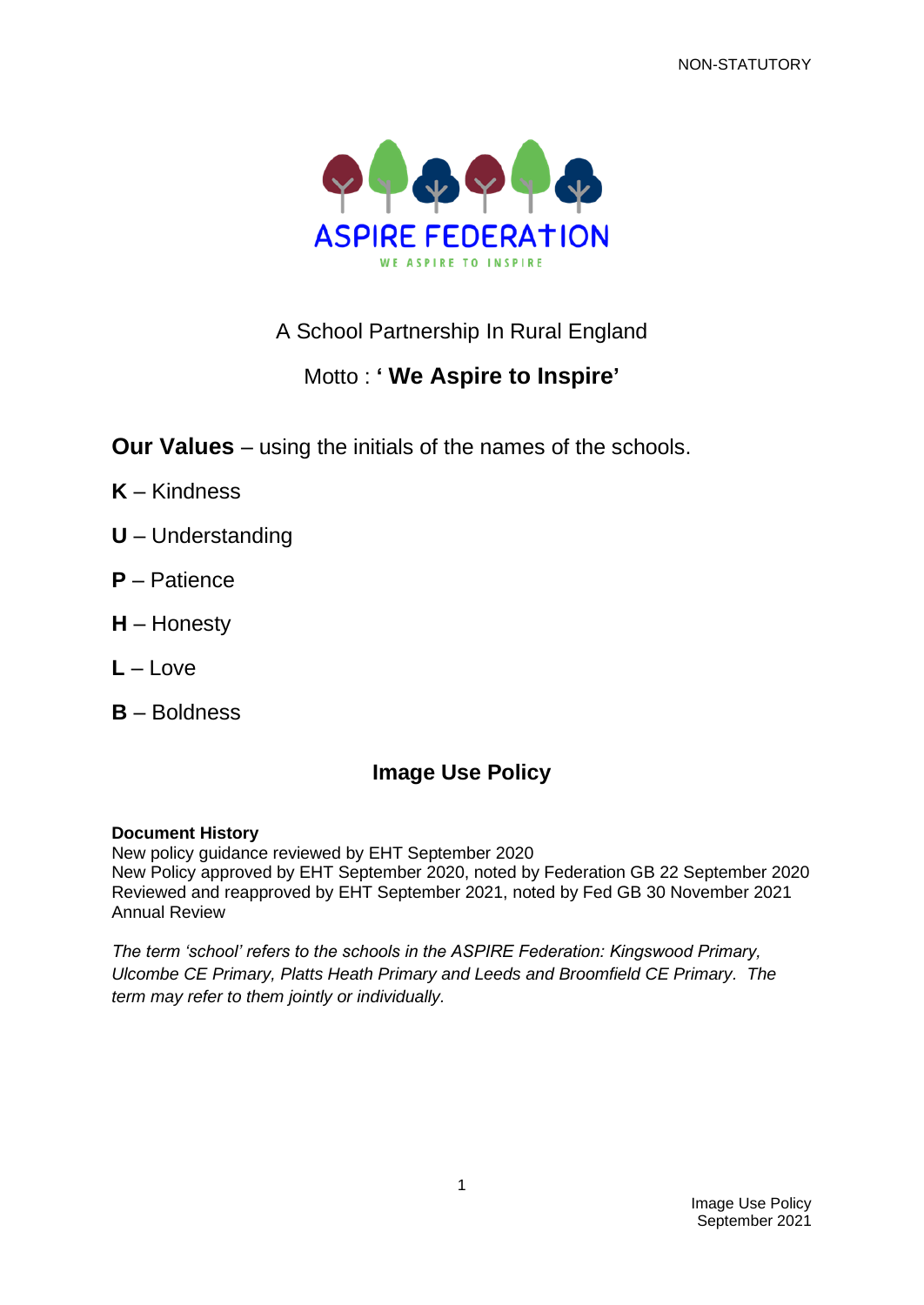At our two Church of England schools this policy will be delivered through strong links made to our Christian values:

# **Leeds & Broomfield Church of England Primary School**

At Leeds & Broomfield we build strong foundations for all; to learn, flourish and fill their hearts with God's love. Everyone is important, valued and needed to make L&B grow. We give a quality all round nurturing education which develops the whole child; If the rain came we would not fall.

"*As many hands build a house, so many hearts make a school."*

*(Matthew Ch 7 24-27)*

# **RESPECT RESILIENCE EMPATHY CURIOSITY HONESTY**

Our school Christian Values support the development of the children and all within the school and local community, giving the children and staff a positive outward looking view. The pupils and staff support and help each other and the local community enabling all to flourish.

We have explored the story of Matthew (Ch 7 24-27) showing curiosity, and the children felt empathy for the builder of the house on the sand, but said they must be resilient to try again. Jesus was honest with his followers and people followed and trusted him. The story continues showing how Jesus respected all and everyone who wanted to listen and learn could – no one was turned away. This high level of inclusion and respect is what makes Leeds and Broomfield a great school community to be part of 'many hearts make a school'.

# **Ulcombe Church of England Primary School**

"*Unity and diversity in the body – one body, many members."*

*(Corinthians Ch 12 12-27)*

# **HOPE RESPECT ENDURANCETRUST**

At Ulcombe Church of England Primary School endurance plays an important role in both our social learning and cultural ethos, where children aspire to be the best they can be. Diversity is the key to our curriculum and opportunities to progress and succeed both academically and as individuals are provided – many members working in unity with respect for each other. Hope is at the heart of our school community and is explicitly shown by both children and adults in our school, regardless of where the path of life leads them. Through God's love and trust each individual learns the skills important for them but also adds value to the community as a whole.

We are Ulcombe Church of England Primary School and each one of us is a part of it!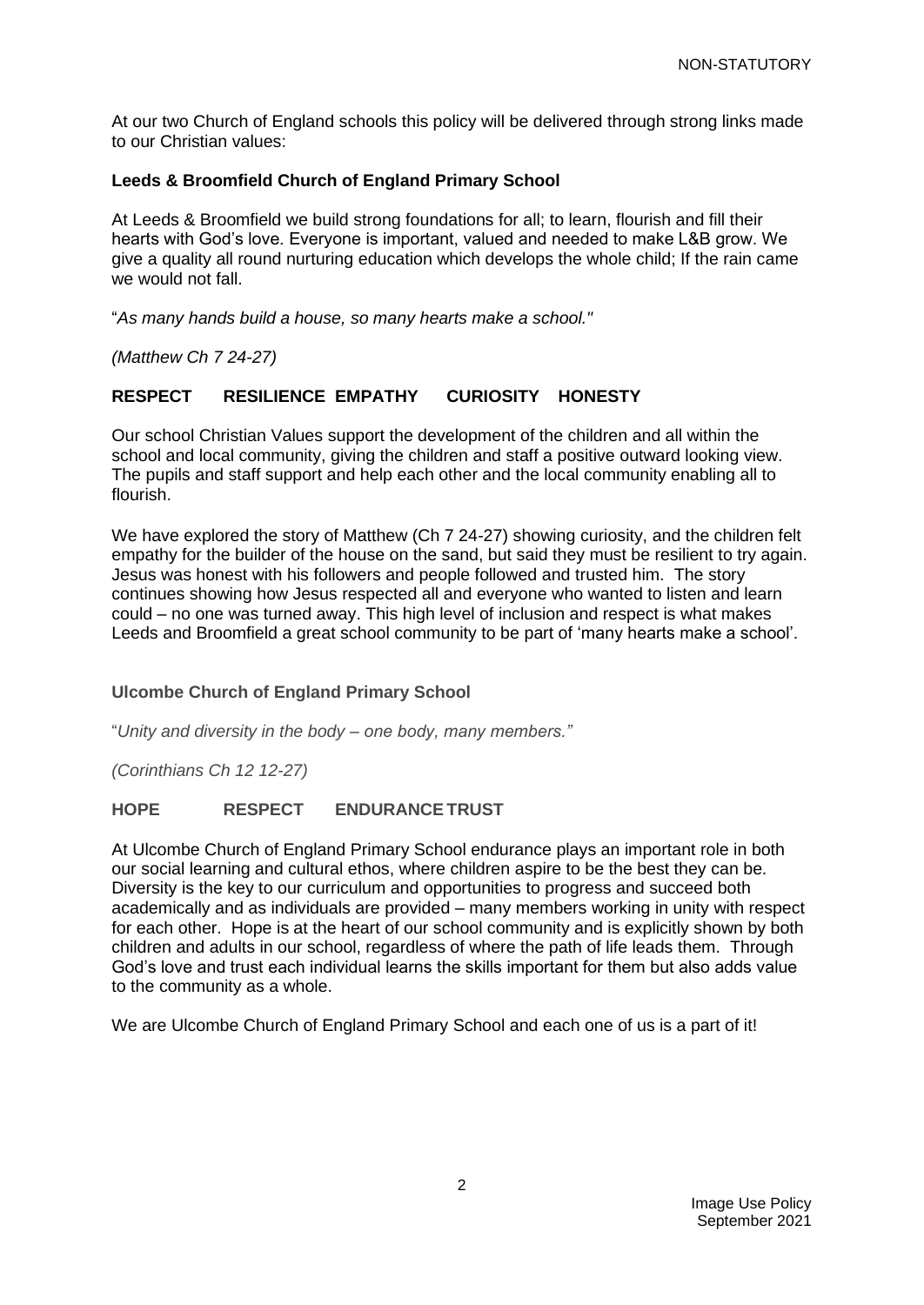# **ASPIRE Image Use Policy**

# **Official use of Images/Videos of Children by the School/Setting**

All images taken by the school/setting will be used in a manner respectful of the eight Data Protection Principles. This means that images will be:

- fairly and lawfully processed
- processed for limited, specifically stated purposes only
- used in a way that is adequate, relevant and not excessive
- accurate and up to date
- kept on file for no longer than is necessary
- processed in line with an individual's legal rights
- kept securely
- adequately protected if transferred to other countries

The Data Controller/DCPC and/or Management team is responsible for ensuring the acceptable, safe use and storage of all camera technology and images within the setting/school. This includes the management, implementation, monitoring and review of the School/Settings Image Use Policy.

Written permission from parents or carers will be obtained before images/videos of children are electronically published by the setting.

Written parental consent will be sought to take and use photographs offsite for professional, marketing and training purposes. This may be in addition to parental permission sought for onsite images.

Written consent from parents will be kept by the setting where children's images are used for publicity purposes (such as brochures or publications), until the image is no longer in use.

Parental permission will be sought on an agreed basis on admission to the setting/school.

A record of all consent details will be kept securely on file. Should permission be withdrawn by parents/carers at any time, then all relevant images will be removed and disposed of and the record will be updated accordingly.

Images will not be kept for longer than is to be considered necessary. A designated member of staff (Data Controller or DCPC) will ensure that all photographs are permanently wiped from memory cards, computer hard and portable drives or other relevant devices once the images will no longer be of use.

All images will remain on site at all times, unless prior explicit consent has been given by both Data Controller/ DCPC and the parent or carer of any child or young person captured in any photograph. Should permission be given to take images off site, all relevant details are to be recorded, for example who, what, when and why and data will be kept securely (e.g. with appropriate encryption).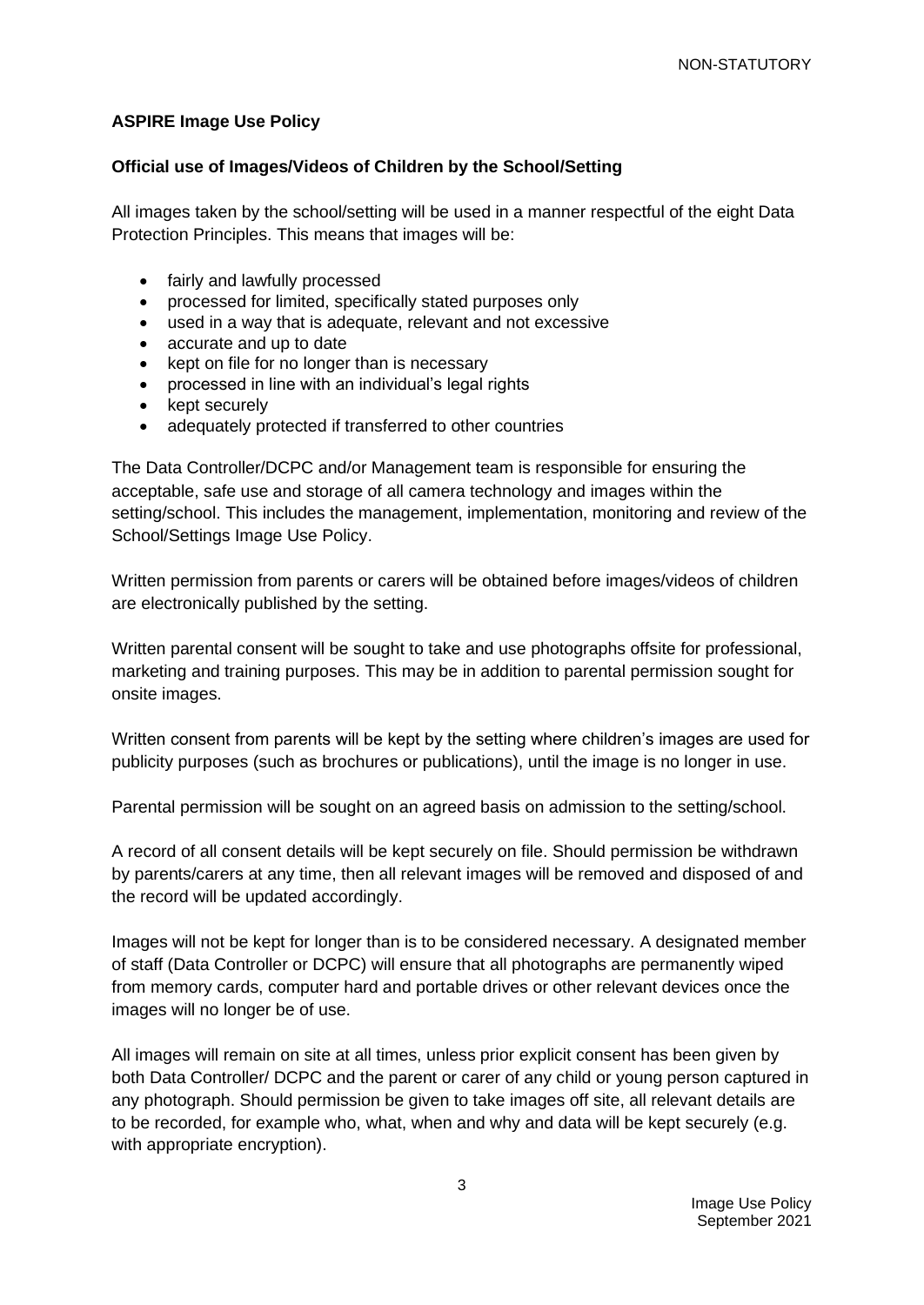The Data Controller and/or DCPC reserve the right to view any images taken and/or to withdraw or modify a member of staffs' authorisation to take or make images at any time.

Any memory stick, CD or storage device containing images of children to be taken offsite for further work will be suitably encrypted and will be logged in and out by the Data Controller and/or DCPC and monitored to ensure it is returned within the expected time scale.

Images or videos that include children will be selected carefully when used online and will not provide material that could be reused.

Children's' full names will not be used on the website in association with photographs.

The school/setting will not include any personal addresses, emails, telephone numbers, fax numbers on video, on the website, in a prospectus or in other printed publications.

The school/setting will only use images of children who are suitably dressed.

Children's work will only be published with their permission or their parents consent.

Staff will receive information regarding the safe and appropriate use of images as part of their safeguarding training and responsibilities.

All members of staff (including volunteers) will ensure that all images are available for scrutiny and will be able to justify any images in their possession.

Only official setting owned equipment (e.g. work provided digital or video cameras) will be used by staff to capture images of children for official purposes. Use of personal cameras by staff is prohibited at all times.

Any apps, websites or third-party companies used to share, host or access children's images will be risk assessed prior to use. The school/setting will ensure that images are held in accordance with the Data Protection Act and suitable child protection requirements (if necessary) are in place.

Careful consideration is given before involving very young or vulnerable children when taking photos or recordings, who may be unable to question why or how activities are taking place.

The school/setting will discuss the use of images with children and young people in an age appropriate way.

Images will not be taken of any child or young person against their wishes. A child or young person's right not to be photographed is to be respected.

Photography is not permitted in sensitive areas such as changing room, toilets, swimming areas etc.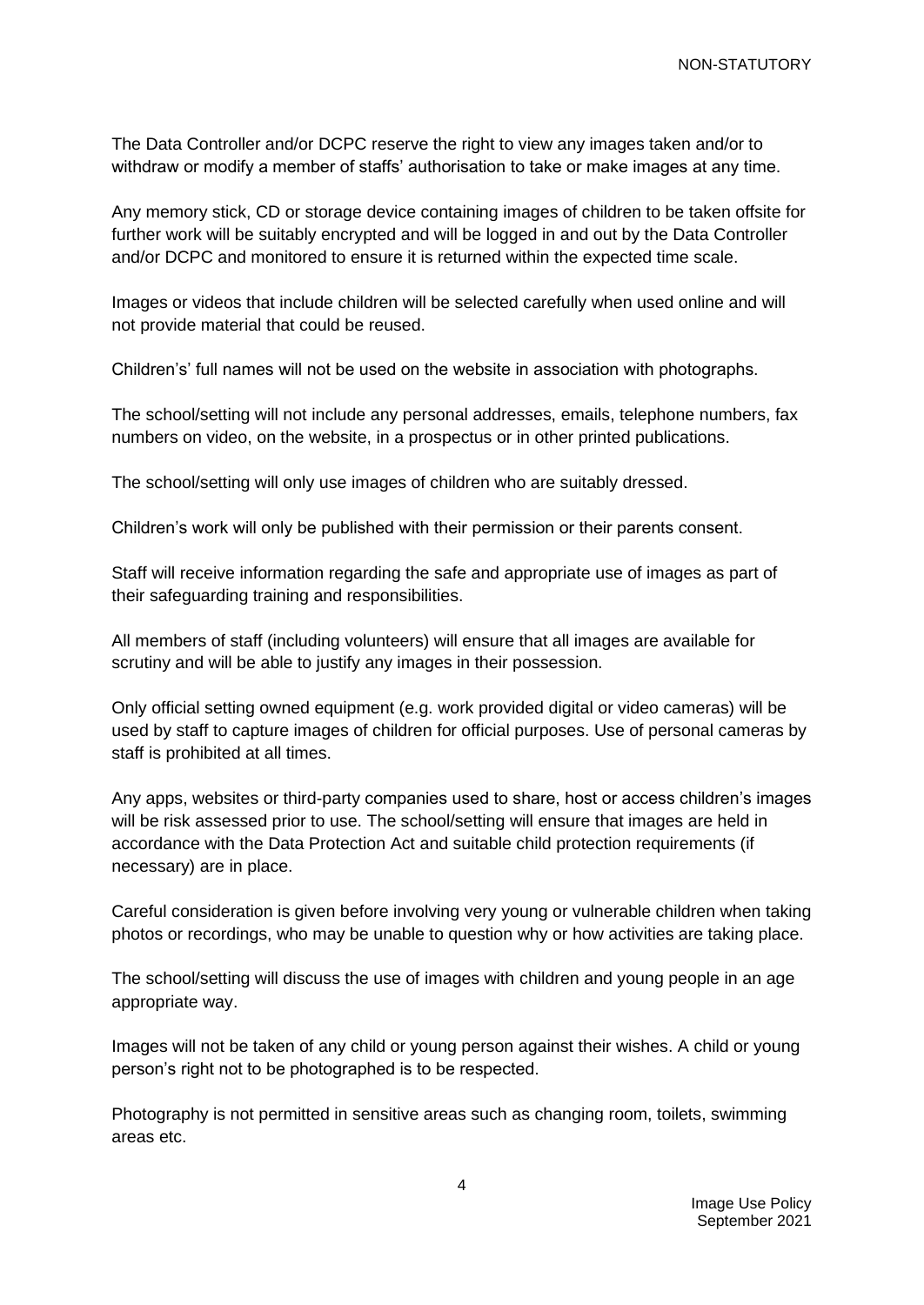Photographs will be disposed of should they no longer be required. They will be returned to the parent or carer, deleted and wiped or shredded as appropriate. Copies will not to be taken of any images without relevant authority and consent from the Data Controller and/or DCPC and the parent/carer.

# **Use of Photos/Videos by Parents/Carers**

Parents/carers are permitted to take photographs or DVD footage of events for private use only.

Parents/Carers are only permitted to take or make recording within designated areas of the setting. Photography is not permitted in sensitive areas such as changing room, toilets, swimming areas etc.

The opportunity for parents/carers to take photographs and make videos can be reserved by the school/setting on health and safety grounds.

Parents and carers who are using photographic equipment must be mindful of others when making and taking images.

The right to withdraw consent will be maintained and any photography or filming on site will be open to scrutiny at any time.

Parents may contact the school/setting Data Controller/DCPC to discuss any concerns regarding the use of images.

# **Use of Photos/Videos by Children**

The setting will discuss and agree age appropriate acceptable use rules with children regarding the appropriate use of cameras, such as places children cannot take the camera (e.g. unsupervised areas, toilets etc).

The use of non-setting provided devices e.g. mobile phones, children's own digital cameras, is covered in the school/settings mobile phone and/or e-Safety policy.

All staff will be made aware of the acceptable use rules regarding children's use of cameras and will ensure that children are appropriately supervised when taking images for official or curriculum use.

Members of staff will role model positive behaviour to the children by encouraging them to ask permission before they take any photos.

Photos taken by children for official use will only be taken with parental consent and will be processed in accordance with the Data Protection Act 1998.

Parents/carers will be made aware that children will be taking photos/videos of other children and will be informed how these images will be managed by the setting e.g. will be for internal use by the setting only (not shared online or via any website or social media tool).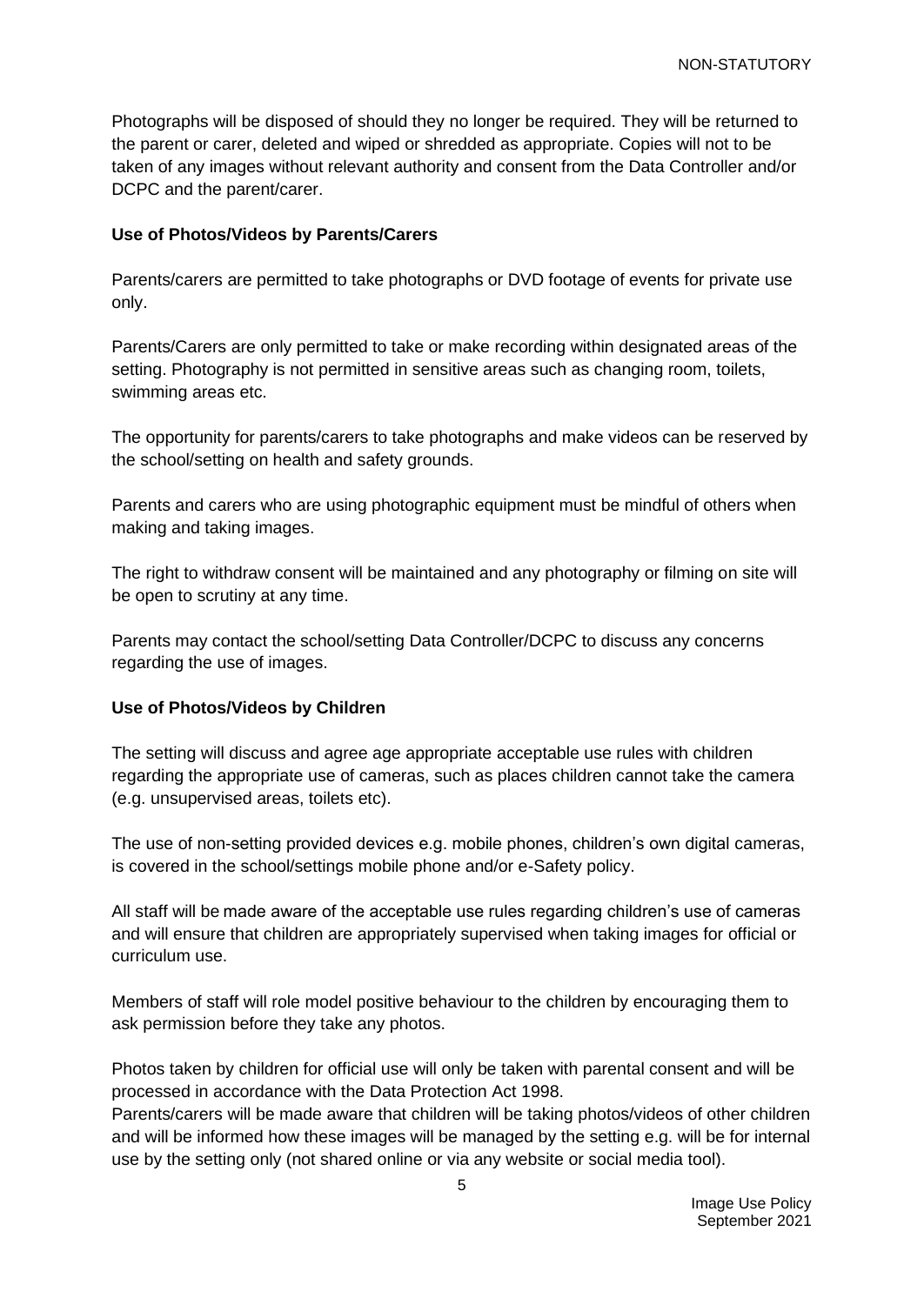Photos taken by children for official use will be carefully controlled by the setting and will be checked carefully before sharing online or via digital screens.

Still and video cameras provided for use by children and the images themselves will not be removed from the setting.

#### **Use of Images of Children by the Media**

Where a press photographer is to be invited to celebrate an event, every effort will be made to ensure that the newspaper's (or other relevant media) requirements can be met. A written agreement will be sought between parents and carers and the press which will request that a pre-agreed and accepted amount of personal information (e.g. first names only) can be published along with images and videos

The identity of any press representative will be verified and access will only be permitted where the event is planned, and where press are to be specifically invited to attend. No authorisation will be given to unscheduled visits by the press under any circumstances.

Every effort will be made to ensure the press abide by any specific guidelines should they be requested. No responsibility or liability however can be claimed for situations beyond reasonable control, and where the setting is to be considered to have acted in good faith

#### **Use of Professional Photographers**

Professional photographers who are engaged to record any events will be prepared to work according to the terms of the settings e-Safety policy.

Photographers will sign an agreement which ensures compliance with the Data Protection Act and that images will only be used for a specific purpose, subject to parental consent

Photographers will not have unsupervised access to children and young people

# **Use of Closed-Circuit Television (CCTV)**

All areas which are covered by CCTV will be well signposted, and notifications are displayed so that individuals are advised before entering such vicinity.

Recordings will be retained for a limited time period only and for no longer than their intended purpose. This will generally be a maximum of 30 days. All recordings are to be erased before disposal.

Regular auditing of any stored images will be undertaken by the Data Controller and/or DCPC or other member of staff as designated by the management team.

If cameras record activities taking place on the premises which are of a criminal nature or give any cause for concern, then information will be referred to the appropriate agency.